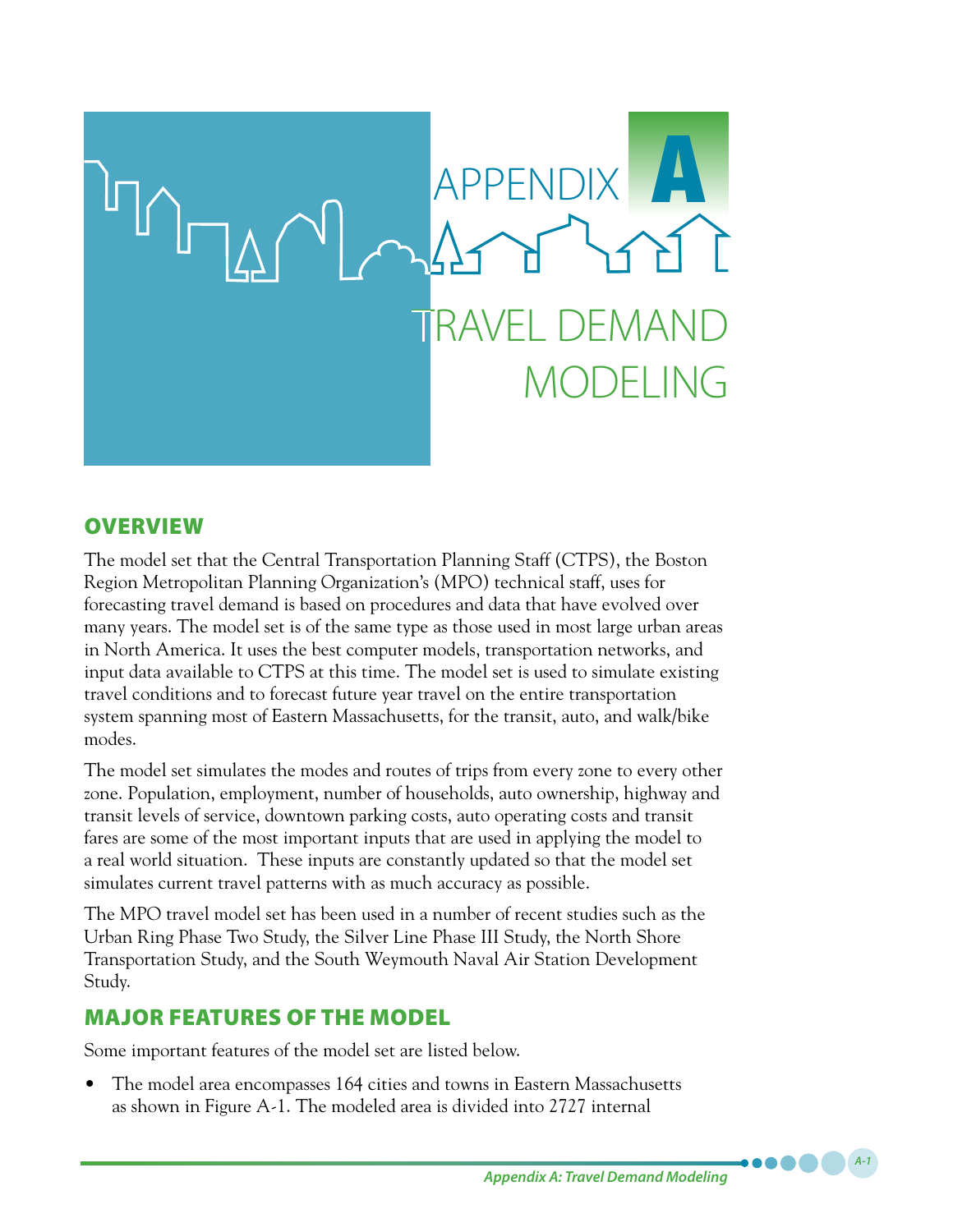### **FIGURE A-1**

#### **Boston Region Transportation Demand Model Area**

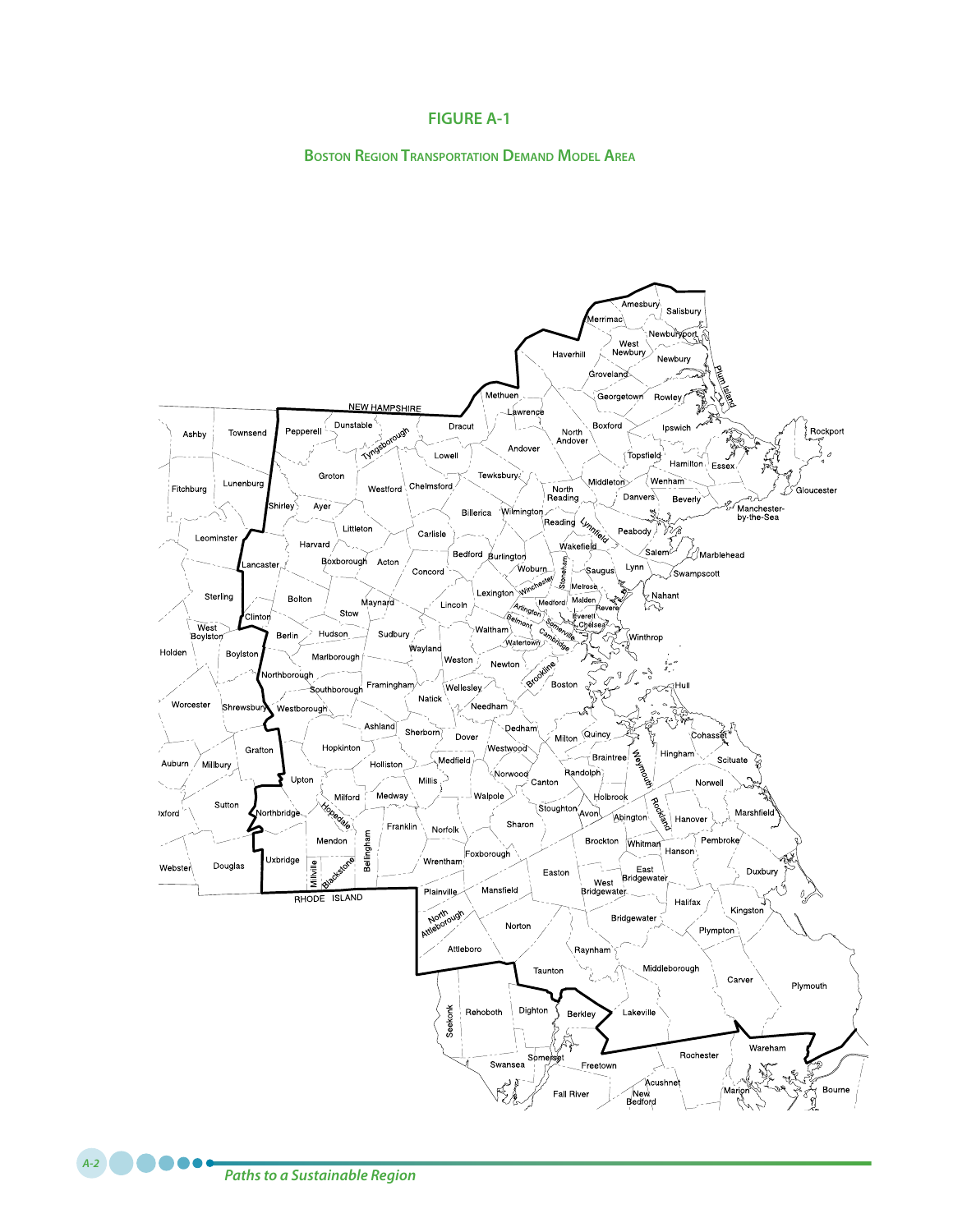Transportation Analysis Zones (TAZ's). There are 124 external stations around the periphery of the modeled area that allow for travel between the modeled area and adjacent areas of Massachusetts, New Hampshire and Rhode Island.

- The model set was estimated using data from a Household Travel Survey, External Cordon Survey, several Transit Passenger Surveys, the 2000 U.S. Census data, an employment database for the region, and a vast database of ground counts of transit ridership and traffic volume data collected over the last decade. CTPS will obtain the most current transit ridership data and highway volumes available.
- The transportation system is broken down into three primary modes. The transit mode contains all the MBTA rail and bus lines, commuter boat services, and private express bus carriers. The auto mode includes all of the express highways, principle arterials, many minor arterials and local roadways. Walk/bike trips are also examined and are represented in the non-motorized mode. The nonmotorized mode is represented as a network of roadway, bike trails, and major walking paths.
- The model for this Needs Assessment is set up to examine travel on an average weekday in the spring over four time periods, for the year being examined. The base year is 2008. The forecast year is 2030.

## FOUR STEP-MODEL

The model set is based on the traditional four-step urban transportation planning process of trip generation, trip distribution, mode choice, and trip assignment. This process is used to estimate the daily transit ridership and highway traffic volumes, based on changes to the transportation system. The model set takes into consideration data on service frequency (i.e. how often trains and buses arrive at any given transit stop), routing, travel time and fares for all transit services. The highway network includes all of the express highways and principle arterial roadways as well as many of the minor arterial and local roadways. Results from the computer model provide us with detailed information relating to transit ridership demand. Estimates of passenger boardings on all the existing and proposed transit lines can be obtained from the model output. A schematic representation of the modeling process is shown in Figure A-2.

## **The Four-Step Model**

- 1. Trip Generation: In the first step, the total number of trips produced by the residents in the model area is calculated using demographic and socio-economic data. Similarly, the numbers of trips attracted by different types of land use such as employment centers, schools, hospitals, shopping centers etc., are estimated using land use data and trip generation rates obtained from travel surveys. All of these calculations are performed at the TAZ level.
- 2. Trip Distribution: In the second step, the model determines how the trips produced and attracted would be matched throughout the region. Trips are

*A-3*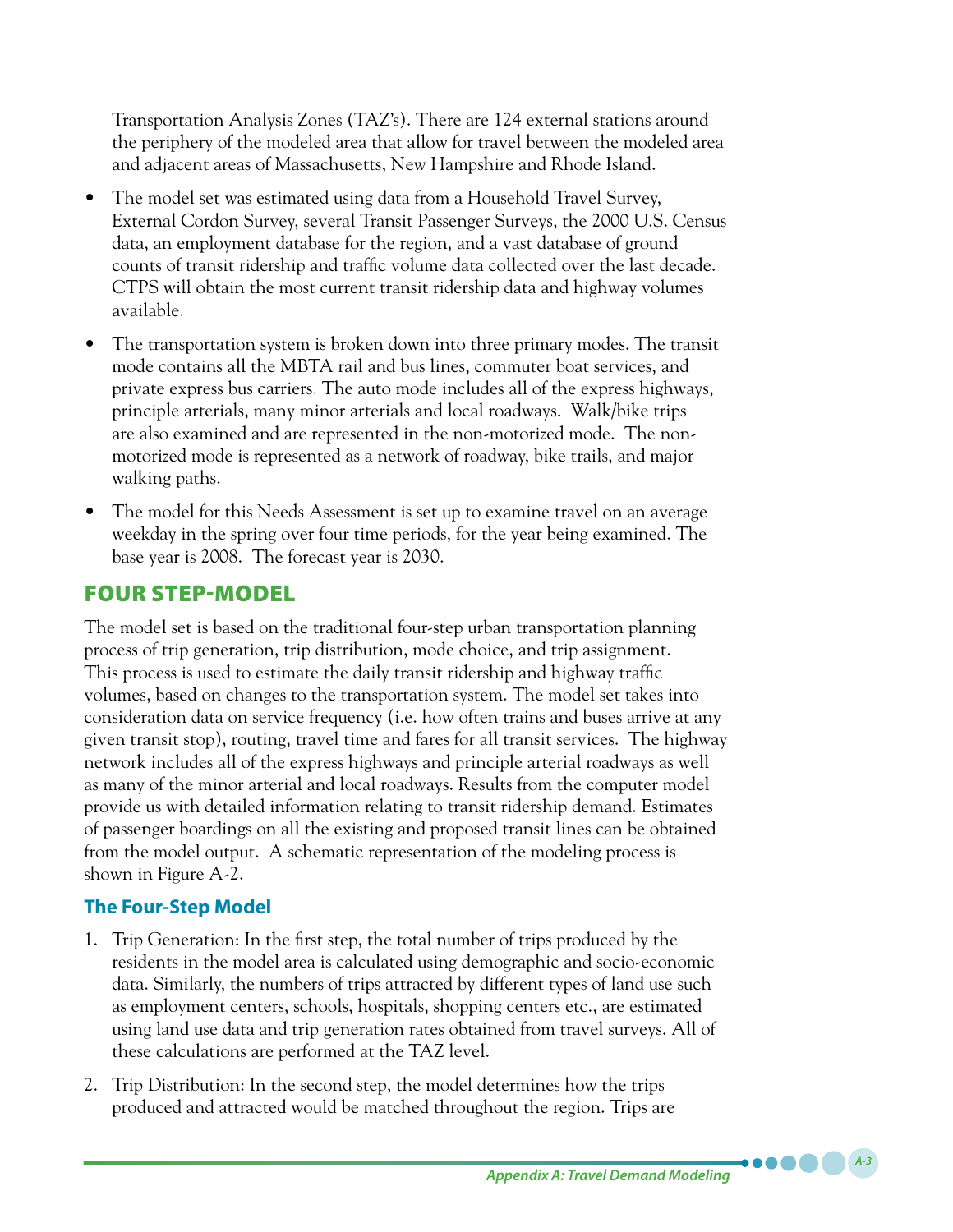### **FIGURE A-2**

### **Model Set Flowchart**



*Paths to a Sustainable Region A-4*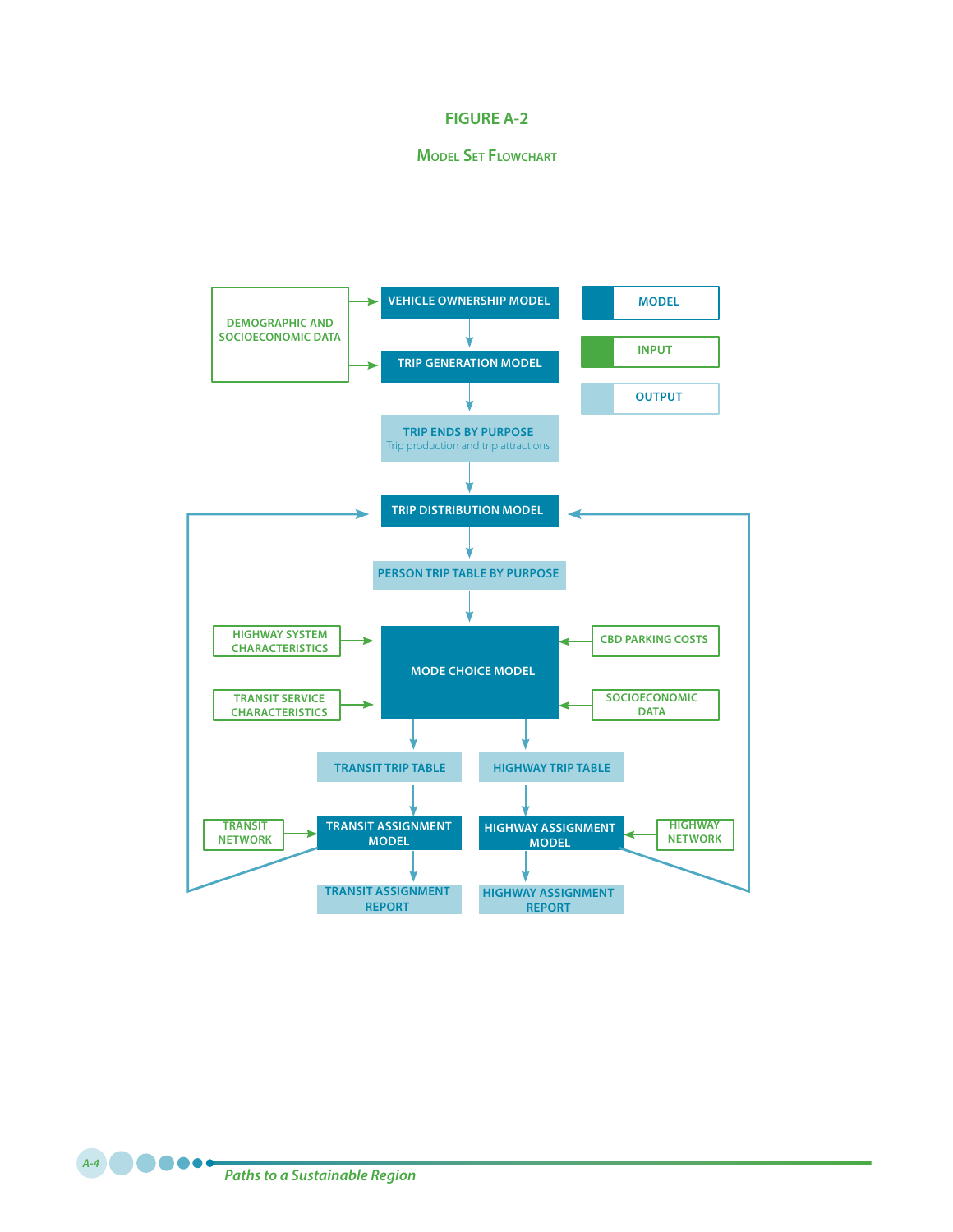distributed based on transit and highway travel times between TAZ and the relative attractiveness of each TAZ. The attractiveness of a TAZ is influenced by the number and type of jobs available, the size of schools, hospitals, shopping centers etc.

- 3. Mode choice: Once the total number of trips between all combinations of TAZ's is determined, the mode choice step of the model splits the total trips among the available modes of travel. The modes of travel are walk, auto and transit. To determine what proportions of trips each mode receives, the model takes into account the travel times, number of transfers required, and costs associated with these options. Some of the other variables used in the mode choice are auto ownership rates, household size, and income.
- 4. Assignment: After estimating the number of trips by mode for all possible TAZ combinations, the model assigns them to their respective transportation networks. Reports showing the transit and highway usage can be produced as well as the impact of these modes on regional air quality.

## MODEL APPLICATION

Once the calibration is complete, the model for the final Paths to a Sustainable Region will be run for the forecast year, 2035, using future year inputs such as projected population and employment by TAZ, in addition to transportation system characteristics.

Ridership forecasts are first developed for a no-build forecast year that assumes no improvements in the corridor. Then the transportation network is updated to reflect the project improvements and the model is re-run for the various build options. The outputs of these model runs can then be compared to the no-build to see what changes in travel patterns occur to the transportation system.

# MODEL OUTPUTS

The travel model can produce several important statistics related to the region's transportation system. Some of these are listed below.

- Average daily transit ridership by transit sub modes
- Average weekday station boardings by mode of access
- Average mode split by geographic region
- Average trip length for transit and auto trips
- User benefits (travel time savings) associated with different market segments
- Total vehicle miles and vehicle hours of travel, made by all vehicles on a typical weekday in the model area and by subregion.
- Average speed of traffic in the region
- Daily traffic volumes on major freeways, expressways and arterials

*A-5*